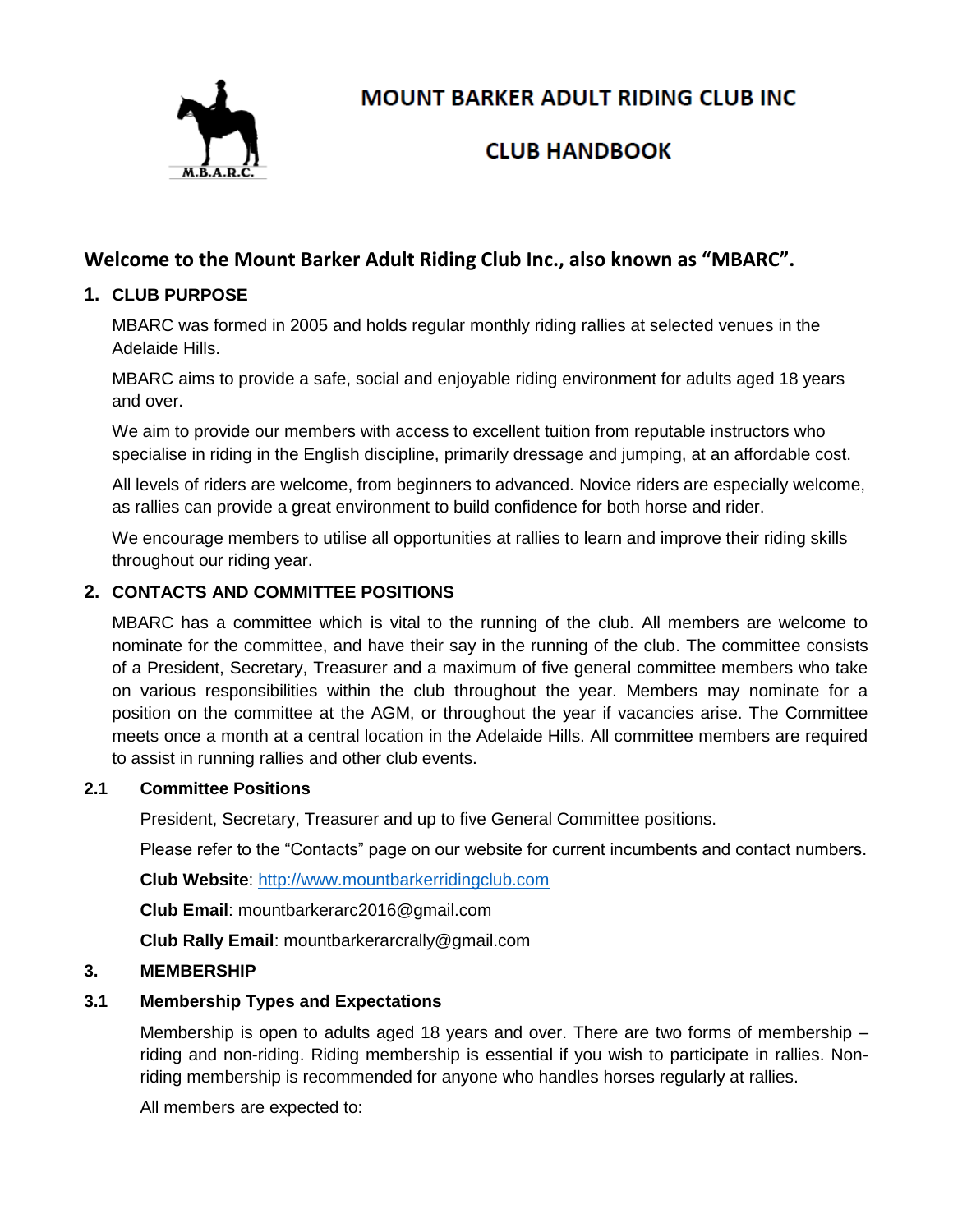- Abide by all club rules (Section 5), Health & Safety Guidelines (Section 3.5), and familiarise themselves with arena etiquette (Section 4.9).
- Abide by any set of displayed rules at venues, and respect the venue's property.
- Attend as many rallies as possible throughout the year. In the absence of proof of horse and/or rider illness, attendance at any less than three (3) rallies per year will result in your place being offered to a new member on the waiting list in the following riding year. (defined in 3.3 below)
- Assist with set up/pack up/clean up at all rallies attended.
- Be considerate and courteous to members and instructors at all times.
- Present at rallies suitably attired and with all horse gear/saddlery in good working order.
- Understand that, at the discretion of the Committee, membership can be suspended or terminated for disregard of Club rules.

#### **3.2 Day Membership**

Day membership is no longer available.

#### **3.3 Fees**

The riding year runs from 1 October to 30 September each year.

- Riding Membership: \$90 per year (\$60 if joining after 1st April)
- Non-Riding Membership: \$25 per year
- Rally Fees: standard rally fee \$50 covering two lessons with the option of one lesson only for \$40. Please note that rally fees may vary for special events, specially qualified instructors or high cost venues.

#### **3.4 Insurance**

MBARC is affiliated with Equestrian Australia (EA), and holds public liability insurance covering all EA affiliated clubs. Members MUST sign an EA Disclaimer form at the start of each membership year prior to riding at the first rally of the year.

Riding helmets must comply to the current safety standards upon joining and at your first attended rally each riding year. Please refer to Section 5.11 for safety standards.

*\*\*Please note that as an EA affiliated club, MBARC members are insured for Public & Product Liability only, NOT Personal Accident or Injury. MBARC strongly recommends that all members join Equestrian Australia (EA) as all EA membership categories include 24/7 personal accident & injury coverage. For more information please contact EA direct.*

#### **3.5 Health, Safety and Risk Management**

AS a part of Federal Government requirements for Work Health Safety (WHS) in sporting and recreational clubs, the MBARC Committee has developed a Safety Booklet in addition to the Club Handbook that must be read and signed off by members as a part of their annual membership. The Safety Booklet is designed to raise awareness of risk for injury when horse handling and riding at rallies, risk for manual handing (e.g. jump set up) and procedures for First Aid and emergency should they occur.

*\*\*Please note that signing the Health, Safety and Risk Assessment Acknowledgement is*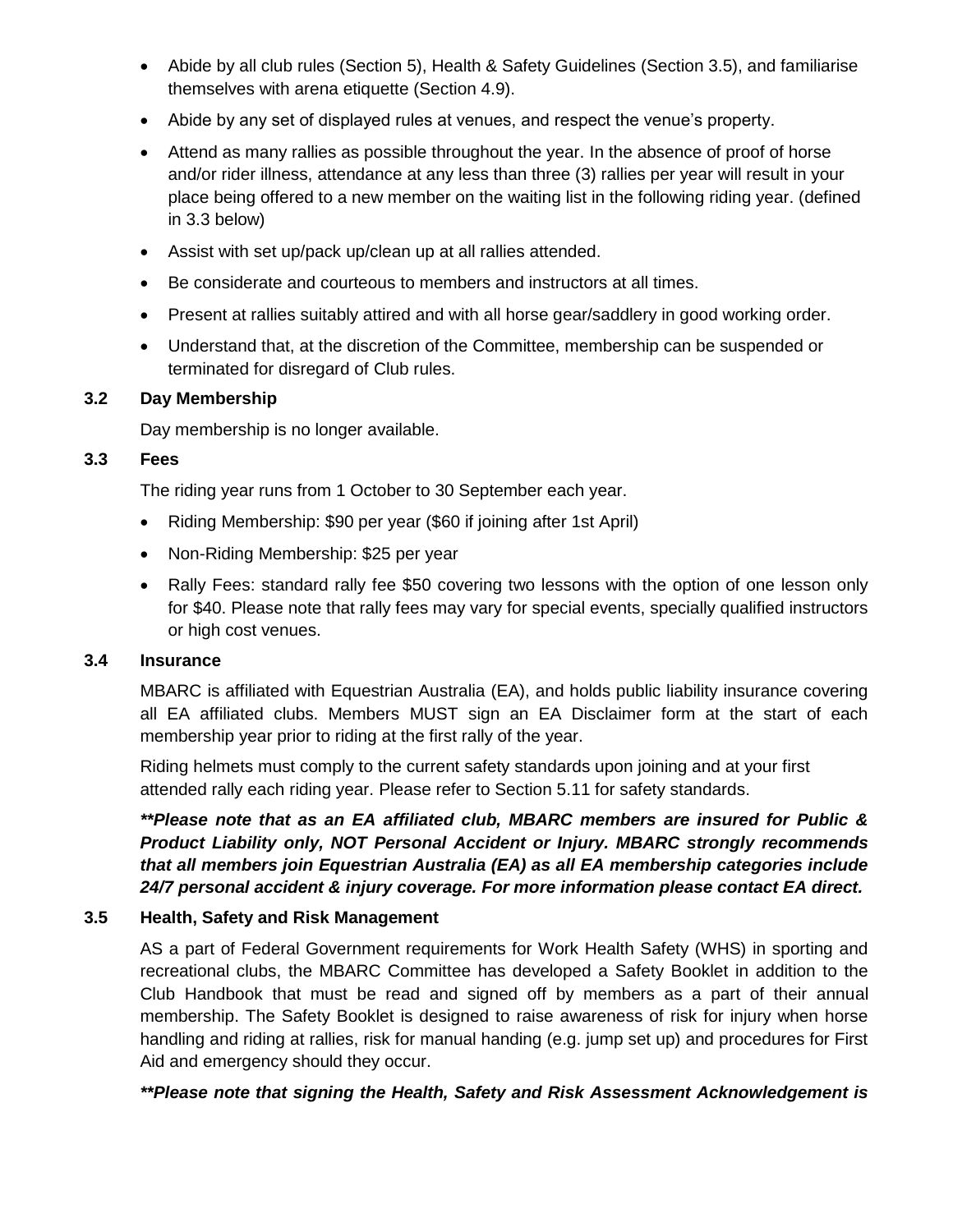*mandatory, and members will not be able to participate in any MBARC activities until the signed Acknowledgement has been received. MBARC Committee is required to communicate guidelines to members in both written and verbal form as advised by the Australian Sports Commission.*

#### **3.6 Uniforms**

Uniforms are available for purchase but are not compulsory. Most members are happy to have a uniform simply for ease of "what to wear"! Please contact the Committee if you are interested in ordering. Items available are:

- Ladies Polo Shirt sizes 8 to 18 \$45
- Men's Polo Shirt sizes S to SXL \$45

All orders must be prepaid and will generally be available at the next rally. You can also choose to have your name embroidered on the back of the shirt at no extra cost, however this is not compulsory. Our club colours are navy blue and gold.

#### **4. RALLIES**

#### **4.1 Format**

Rallies are generally held once a month on a Sunday at a venue within the Adelaide Hills. "Tilling Hill" Echunga functions as our home venue as it provides good riding conditions for both the cold of winter and the heat of summer. We endeavour to secure regular, reputable instructors as we have found that riders tend to improve and get more out of consistent instruction.

Rally format is two x one hour lessons available for each rider: a flatwork lesson and a second flatwork/poles/jump lesson. A single lesson format is available for those not wishing to commit to two lessons. Please note that it is not possible to accommodate requests for specific ride times due to the difficulty of scheduling lessons. If you register for the rally, it is expected that you are free for the day. Nominated ride times will ONLY be accommodated in the case of field mates, i.e. horses that must be in a class together or apart due to disruption of lessons with whinnying/behaviour problems.

Class sizes will be kept as small as possible and are limited to a maximum of six riders. We will endeavour to keep groups much smaller than this where possible.

From time to time we may include special events such as twilight rallies in summer, trail rides, cross-country, working equitation, or dressage focus days depending on interest shown by members and time available within the club year.

We stop for a maximum of one hour for lunch – please bring your own lunch and drinks. Members are encouraged to socialise and share any news!

Please make sure you arrive 45 minutes prior to your lesson time to allow enough time to prepare yourself and your horse in a calm manner and be ready to start your lesson on time. Riders running more than 10 minutes late may only join the lesson at the discretion of the instructor.

All members are expected to help out with setting up, packing up and cleaning up at the end of the rally. Please make an effort to assist where necessary so that the rally can start and finish on time.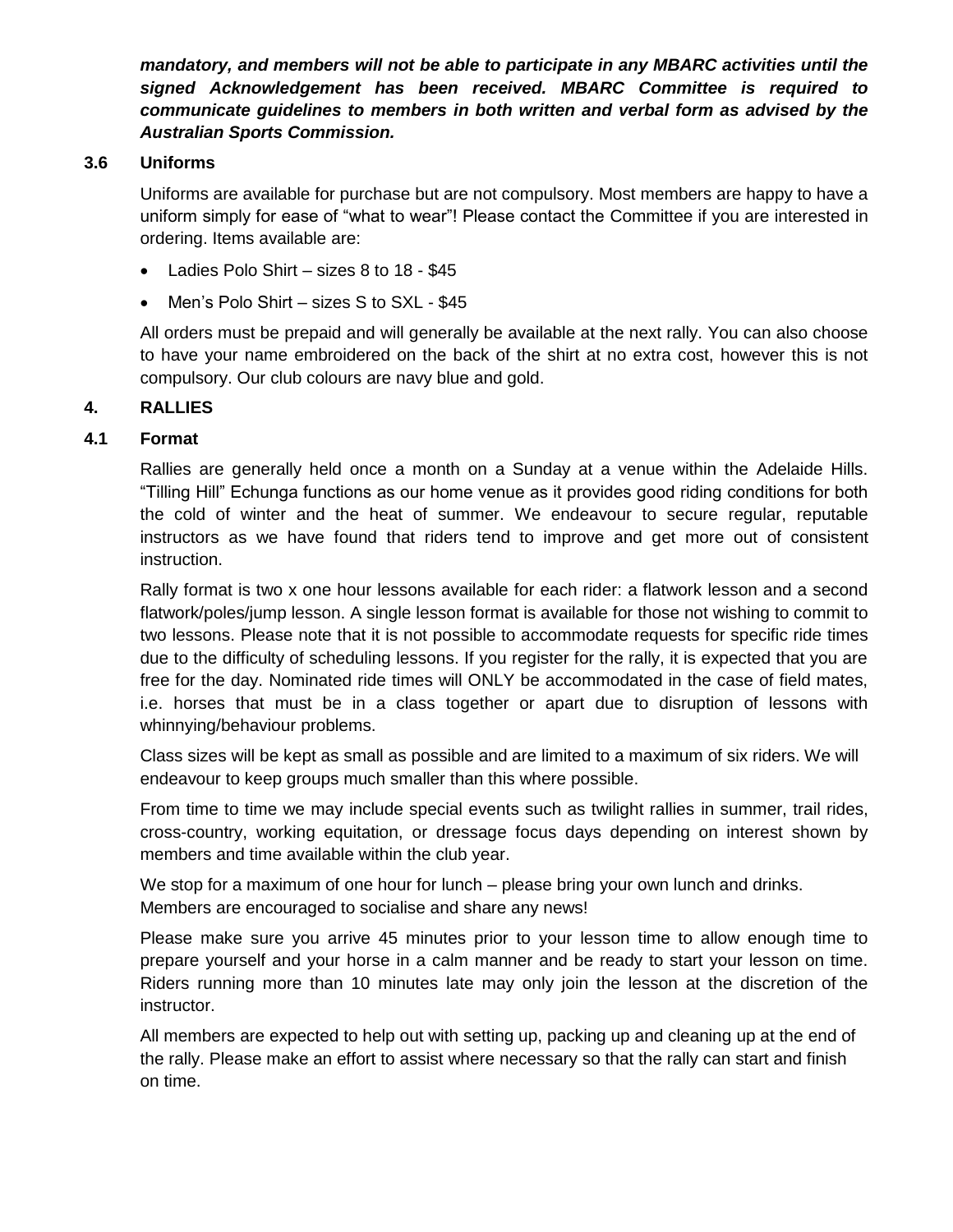#### **4.2 Booking Procedure**

Please refer to the Rally calendar and diarise all rally dates.

Registration: ten days prior to the rally date, an email invitation for registration will be sent out to all members by the Rally Coordinators.

Registration: Closes at 5 pm on the Tuesday prior to the rally. The Rally Coordinators will then organise lesson groups to be matched as closely as possible. We will endeavour to group riders within similar riding levels, however this may not always be possible due to number of riders and time slots available.

Notification of lesson times: Ride times will be advised by email on the Thursday prior to the rally at the latest.

*Note:* If you do not have access to email, you must notify the Club President or Secretary when you join. We encourage you to buddy up with another Club member who does have email access to organise registration through them. Alternatively it will be your responsibility to note the Club's calendar for the year, and phone the Secretary each month to register for rallies. Please note that email is the preferred method of club communication.

#### **4.3 Payment**

Rally fees must be paid by EFT transfer or direct deposit to the MBARC bank account. Cash deposits can be made at any Bank SA branch, or you can "buddy up" with another member who can pay by EFT on your behalf. When making payment by cash or EFT to the club account, please use your surname as the reference, and advise in your rally registration your method and date of payment. Payment must be made when you register, or by the close of registration for the rally at the latest. MBARC account details will be included in all rally invitations and are shown on the club membership form.

Members who have registered but not paid their rally fee by close of registration will not be allocated a ride time.

## **4.4 Cancellation**

If you cancel your registration for a rally and have advised the club via the club rally email (mountbarkerarcrally@gmail.com) by no later than 12 noon on the Wednesday prior to the rally, 100% of your rally fee will be refunded in the form of a credit towards future rallies.

If you register for a rally but cancel AFTER 12 noon on the Wednesday prior to the rally, or do not turn up on the day, you will still be liable for the rally fee, and must pay that rally fee by EFT within seven days of the rally. You will not be able to participate in future rallies until all outstanding fees are paid.

If you withdraw from a rally AFTER 12 noon on the Wednesday prior to the rally due to injury or illness of either yourself or your horse, and you provide a doctors or vet certificate, 50% of the rally fee will be refunded in the form of a credit towards future rallies. To qualify for the credit, you must advise the AM Rally Master direct by phone or SMS by no later than 8:30 am on the day of the rally. If notification is received after this time, or not at all, no credit is payable.

#### **4.5 Minimum Attendance Requirements**

Due to the restriction in the number of members we can accept (currently 45 per year), if a riding member has not ridden for three rallies throughout the year without providing sufficient notification/reason to the Club President, their membership may be revoked without refund, and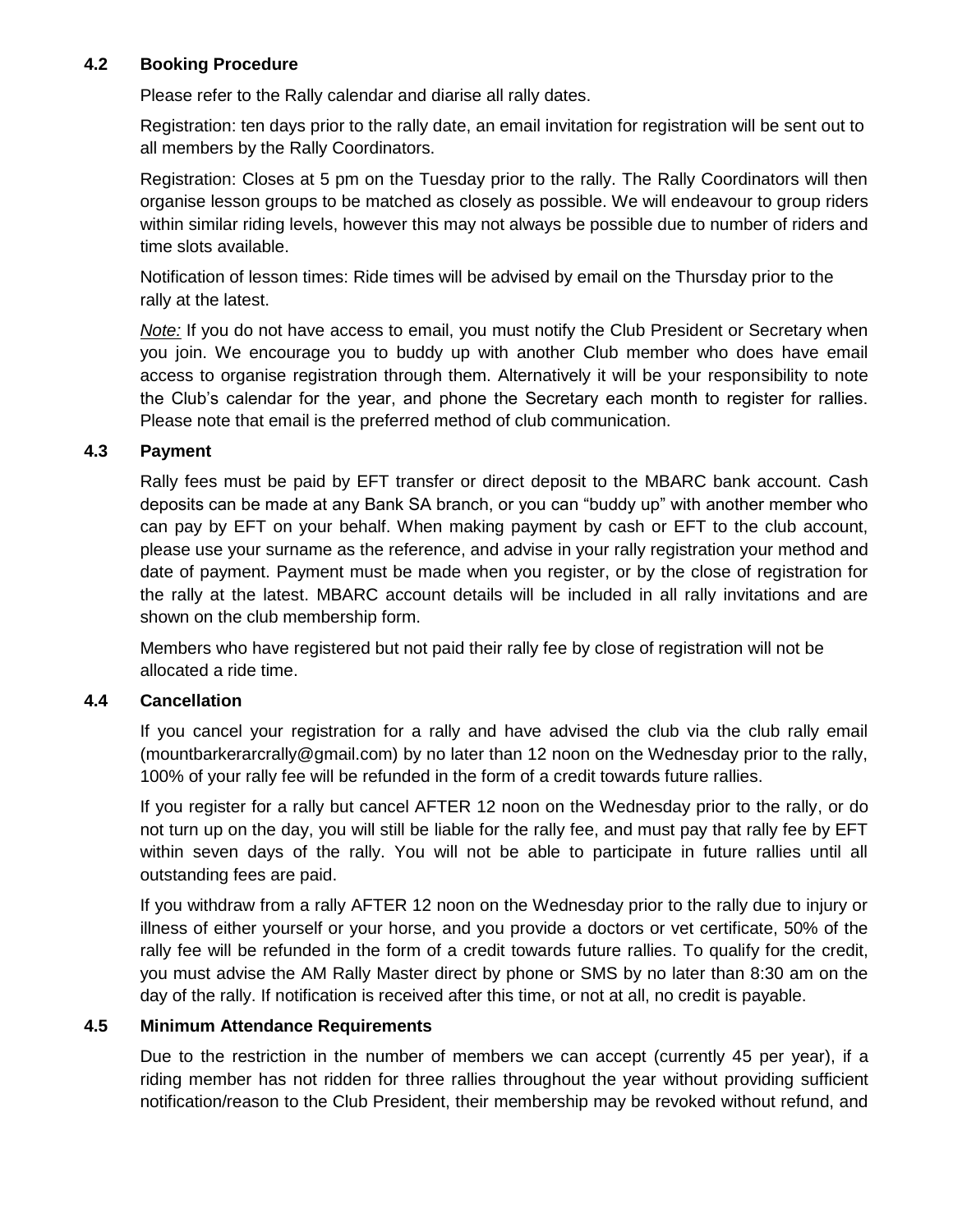the membership offered to the next person on the membership waiting list.

#### **4.6 Riding Level Guidelines**

#### **a) Flatwork Guidelines**

- A Group For combinations that can confidently walk and trot in a group situation, and be working towards cantering individually within the group. Confident seat and hand position.
- B Group For combinations that can walk, trot and canter individually and/or in a group, lateral work may or may not be established, seat and hand established. May or may not be a lower level C Group.
- C Group For combinations that have walk, trot and canter established individually and as a group, lateral work may or may not be established, knowledge of rider aids and how to communicate this to a young horse or high level trained horse.

*These levels are a guide only, and MBARC endeavours to employ instructors who can teach each rider to their level regardless of their grouping. Rally coordinators endeavour to cater to all riders on rally days, however in the interest of smaller management groups and for safety reasons, your elected group may or may not be given.*

#### **b) Jumping Guidelines**

- Poles involves poles on the ground and cavaletti (riders can request poles only)
- Small Jumps or Grids up to 40 cm
- Jumps 40 cm and above

*These levels and heights are a guide only. Graduation from poles to grids to jumps is dependent on class capability on the day, and is at the discretion of the instructor.*

#### **4.7 Venues**

Rallies are held at selected venues in the Adelaide Hills, mostly within 20 minutes of Mt Barker. We endeavour to secure regular venues each year; however rallies may move to other venues due to availability or a venue changing hands etc. The location of each rally will be advised at the time of invitation for registration.

Please respect the property at the chosen venue, and make sure you leave it as clean as you found it. Please make sure you collect your horse's manure and excess fodder, and dispose of it in the nominated manure pile/rubbish bin available.

Only park in areas designated for float parking/visitors. If you are not sure where this is, please ask the Rally Master or a Committee member. Please also make sure you allow enough room between yourself and the next vehicle for horses to be tied up (if allowed at the venue), and to be able to load and unload safely.

No riding is to be done in alternative arenas/paddocks at venues without the prior consent of the Committee. Most rallies will take place in an indoor arena.

Any use of venue facilities outside of club rally dates and lesson times must be arranged privately with the property owners.

## **4.8 Hot Weather Policy**

On the Friday prior to the rally, if the forecast for Mt Barker is for 36 degrees or more, the rally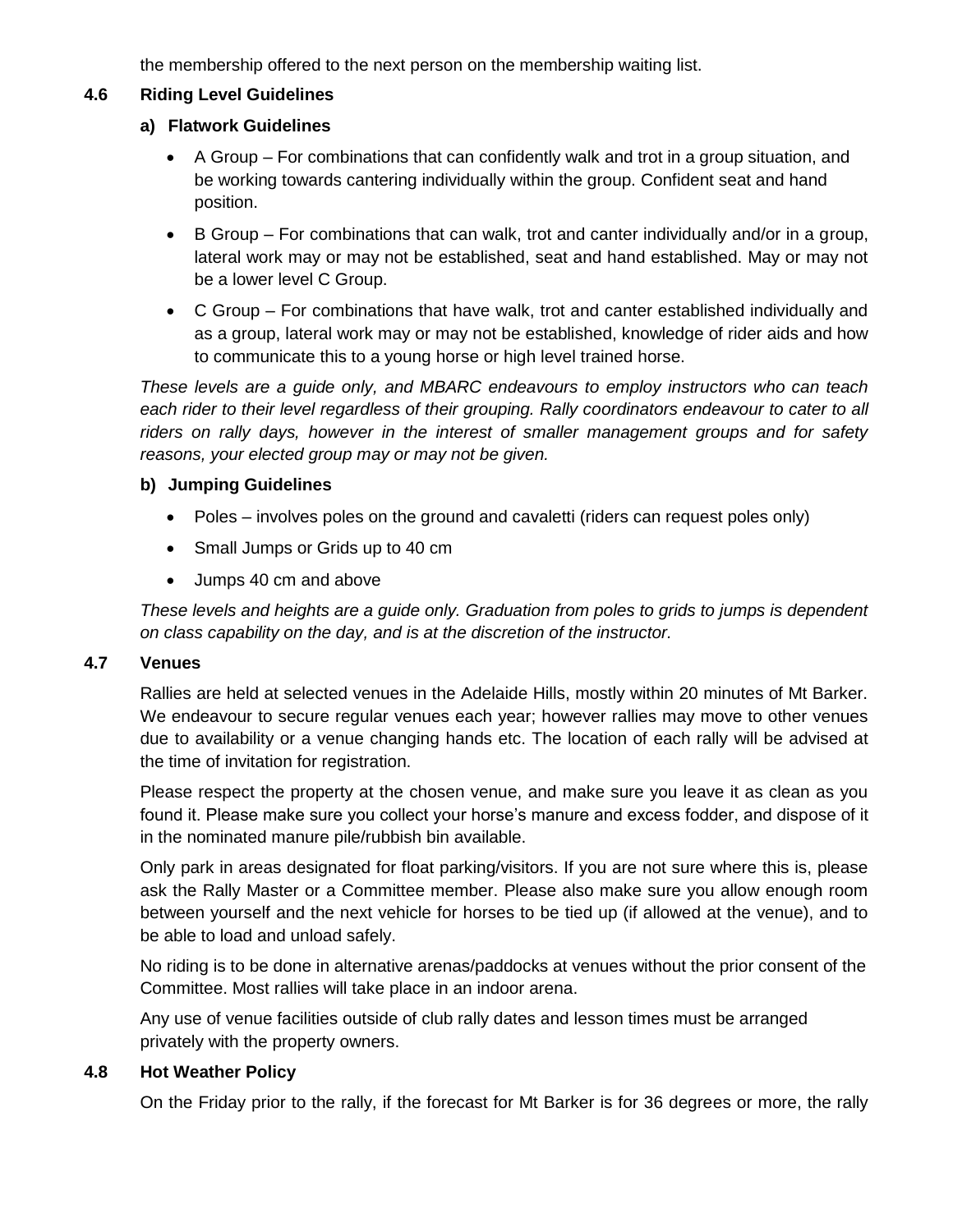will be cancelled. Members will be contacted by email on the Friday prior to the rally, and it is strongly suggested that throughout the summer months, you check your email on the Friday before the rally. When riding in hot weather (even in low 30's), it is YOUR responsibility to ensure that you drink enough fluids and avoid distress by stopping when you need to.

### **4.9 Arena Etiquette**

- Riders must lead horses in and out of the arena with stirrups run up for safety.
- Mount and dismount in the arena.
- When passing another rider who is unaware of your presence, call "passing" or "heads up" to make them aware.
- If you are passing another rider coming from the opposite direction, pass left shoulder to left shoulder.
- In group lessons, leave at least two horses distance between yourself and the rider in front of you. If you are too close, perform a 10 metre circle to create distance and return to the track, ensuring you don't cut off another rider. Alternatively, look around the arena and ride into an empty space.
- If you need to halt for any reason other than a given instruction, move into the centre of the lesson away from other riders first.
- If you are walking while others are trotting or cantering, stay off the track to the inner so that they have space to go around you on the outside.
- All slower movements and manoeuvres should be done on the inside track so that riders travelling at a faster pace can go around you on the outside.
- If you are a spectator, **please keep your voice down** so that you do not disturb the lesson.
- Riders or horses that are deemed to be not under control must leave the arena at the request of the instructor or other riders.
- Riders must be courteous to instructors and follow instruction.
- In group lessons always pay attention to other riders to avoid collisions.
- Be mindful of novice riders or green horses having trouble.
- When requested to line up for instruction, line up a straight as possible and leave enough room between horses to avoid kicking or nipping!
- If you wish to leave the class midway through the lesson, advise the instructor, move into the centre of the arena, and only leave the arena when it is safe to do so.

## **5. CLUB RULES**

- 5.1. The Committee will close membership at any time if membership reaches the maximum (Currently 49 members per year). A waiting list will then be formed.
- 5.2. Members must be 18 years of age or over.
- 5.3. MBARC has the right to request the removal of any horse or pony that is not under control of its rider/owner at a rally/club event.
- 5.4. Dogs are not allowed at rallies.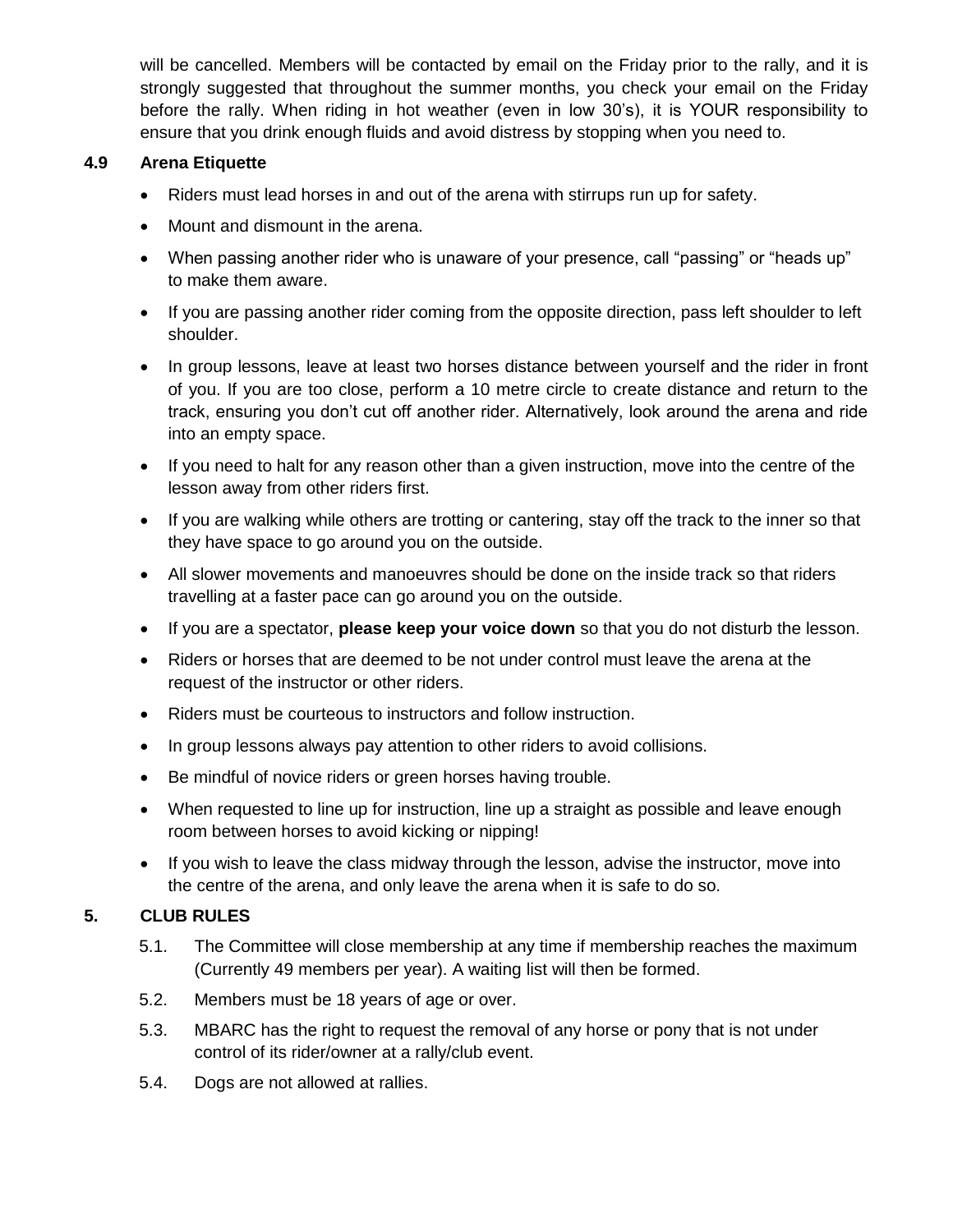- 5.5. Due to risk management/insurance children may not ride or participate in any club activity. Children must be supervised by an adult at ALL times, and if a parent/guardian is riding and is unable to supervisor their child, they must arrange for another adult to do so. The club may ask any children who are being unruly or causing a disturbance to be removed.
- 5.6. Horses must be attended by their owner at all times. If it is necessary for a member to leave the venue at any time during a rally, they must advise a Committee member of an alternative member who will be responsible for their horse during their absence.
- 5.7. Payment of rally fees must be made by EFT transfer or direct deposit to the MBARC bank account by close of rally registration.
- 5.8. All horse manure, excess fodder and rubbish are to be cleaned up and disposed of the pit/bin provided at the venue.
- 5.9. All members are expected assist as required in setting up, packing up, and cleaning up at all rallies they attend to ensure the rally starts and finishes on schedule.
- 5.10. Suitable clean and neat attire is to be worn. Uniforms can be purchased but are not compulsory.
- 5.11. Approved safety helmets (VGA1, AS/NZS 3838, EN1384 [if combined with either former EU or latter US standard) or ASTN F 1163) and riding boots with smooth soles and heels must be worn at all times when mounted. For the January 2017 Equestrian Australia (EA) new helmet rules please see our website [http://media.wix.com/ugd/053e19\\_b36e20b2c912463684f44e12c55ba506.pdf](http://media.wix.com/ugd/053e19_b36e20b2c912463684f44e12c55ba506.pdf) which has details of and thumbnail photos of the required helmet tags.
- 5.12. As MBARC is an English discipline riding club and our instructors teach in this style, riding equipment and tack used should be from the English discipline also. Stock saddles may be used but are not recommended as they may restrict the rider in jump lessons. Western tack is not considered appropriate. MBARC prefers horses to be ridden in snaffle bits. Any bit considered harsh will not be allowed.
- 5.13. Horses and ponies must be three years of age or over for flatwork classes and four years of ages or over for jumping. Please contact the Club President If your horse is younger than these guidelines.
- 5.14. Stallions are not allowed.
- 5.15. Horses should be tied up to twine with a halter and lead rope during breaks with saddle/tack taken off. Horses may not be tied up with reins at any time.
- 5.16. No riding is to be done in alternative arenas/paddocks at venues with the prior consent of the Committee and the venue.
- 5.17. The committee may amend the club rules at any time if deemed necessary. Any revisions will be advised to members.
- 5.18. MBARC prefers that there is no smoking at rallies. There is to be no smoking within close vicinity of the arena. If you wish to smoke, please move away from occupied areas to ensure the comfort of other members. Please take all extinguished butts with you when you leave.
- 5.19. Members are expected to check their saddlery/gear regularly to ensure it is in good safe